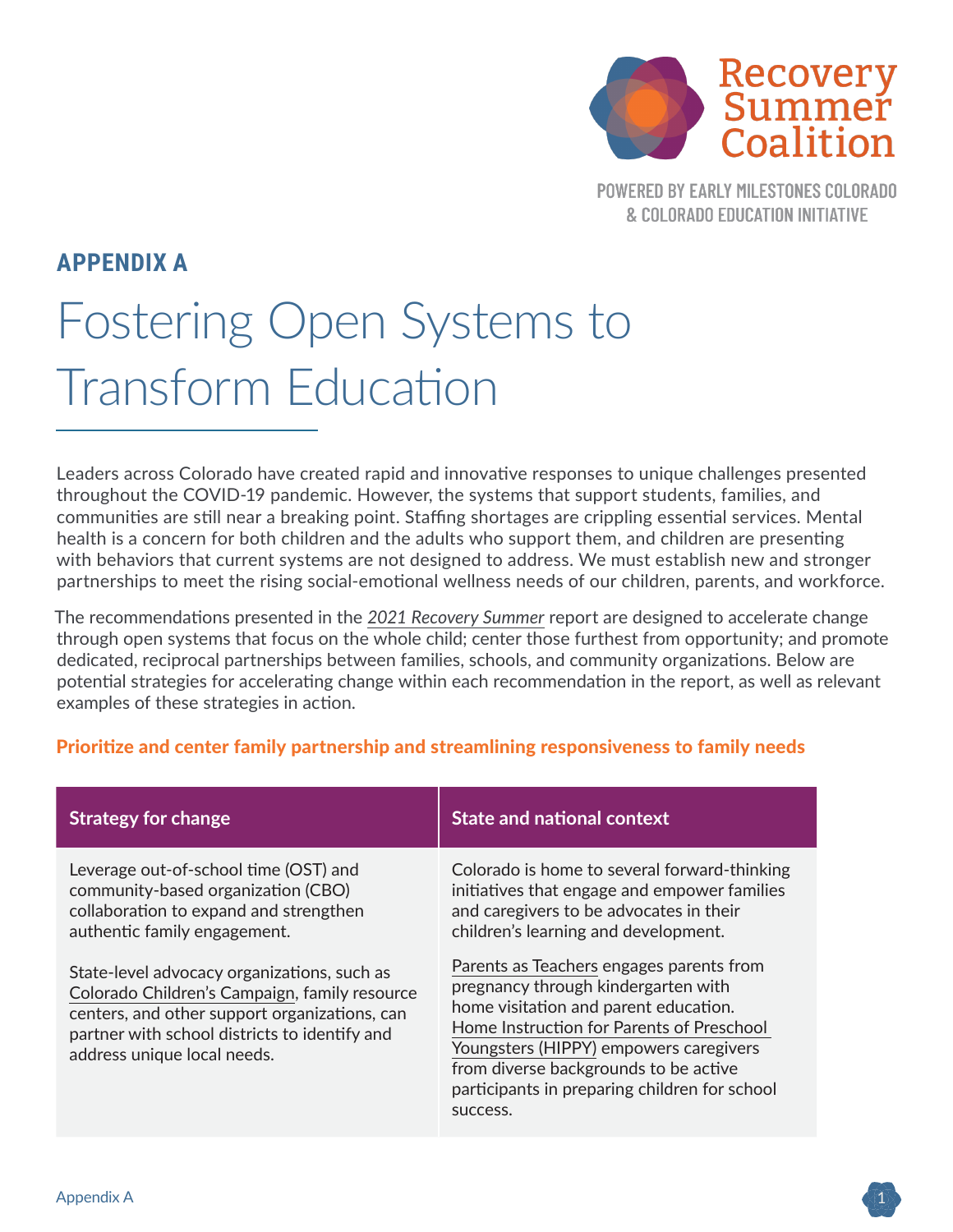# Create and maintain comprehensive programs that meet whole child needs

| <b>Strategy for change</b>                                                                                                                                                                                                                                                                                                                                          | <b>State and national context</b>                                                                                                                                                                                                                                                                                                                                                                                                                                                             |
|---------------------------------------------------------------------------------------------------------------------------------------------------------------------------------------------------------------------------------------------------------------------------------------------------------------------------------------------------------------------|-----------------------------------------------------------------------------------------------------------------------------------------------------------------------------------------------------------------------------------------------------------------------------------------------------------------------------------------------------------------------------------------------------------------------------------------------------------------------------------------------|
| Grow the capacity of existing programs<br>and create new programs that expand<br>academic, enrichment, and social-emotional<br>development experiences.<br>Leverage OST and CBO partnerships to create<br>local solutions to staffing shortages, needed<br>supports for working families, and insufficient<br>resources for students outside of school<br>settings. | A 2021 report from Denver Afterschool<br>Alliance highlights the collective impact<br>of 10 comprehensive OST organizations<br>during the COVID-19 pandemic. It offers<br>recommendations for funders, advocates, and<br>partners to address post-pandemic challenges<br>and ensure OST providers have the resources<br>to support Denver's most vulnerable children<br>and families.                                                                                                         |
|                                                                                                                                                                                                                                                                                                                                                                     | American Institutes for Research's Building<br>Quality in Afterschool project summarized<br>statewide efforts in the development of<br>OST quality improvement systems in its<br>2020 annual report. The report examines<br>seven areas: afterschool quality standards,<br>assessment tools, core competencies for<br>staff, credential systems, school-age quality<br>rating and improvement systems, aligned<br>professional development, and skill-building<br>initiatives and frameworks. |
|                                                                                                                                                                                                                                                                                                                                                                     | Colorado Education Initiative's Social<br><b>Emotional Ecosystem Framework offers</b><br>a systems approach for designing and<br>implementing integrated social-emotional<br>development supports from within classrooms<br>to family and community partnerships.                                                                                                                                                                                                                             |
|                                                                                                                                                                                                                                                                                                                                                                     | The LAUNCH Together initiative led by Early<br>Milestones summarized community efforts<br>to build comprehensive early childhood<br>mental health systems and opportunities for<br>statewide impact.                                                                                                                                                                                                                                                                                          |

# Ensure equitable outreach and opportunity for all families

| <b>Strategy for change</b>                                                                                                                                                                                                                                                                         | <b>State and national context</b>                                                                                                                                                                                                                                                                                           |
|----------------------------------------------------------------------------------------------------------------------------------------------------------------------------------------------------------------------------------------------------------------------------------------------------|-----------------------------------------------------------------------------------------------------------------------------------------------------------------------------------------------------------------------------------------------------------------------------------------------------------------------------|
| Create and leverage shared resources and<br>funding to help school districts, OST program<br>leaders, and community partners provide<br>creative solutions, address achievement gaps,<br>recruit and engage families, and increase<br>equity while prioritizing communities with the<br>most need. | State education agencies are using<br>Elementary and Secondary School Emergency<br>Relief (ESSER) funds to incentivize school<br>partnerships with CBOs and increase<br>the reach and capacity of programs. This<br>approach is locally rooted and can improve<br>equitable access to culturally responsive<br>programming. |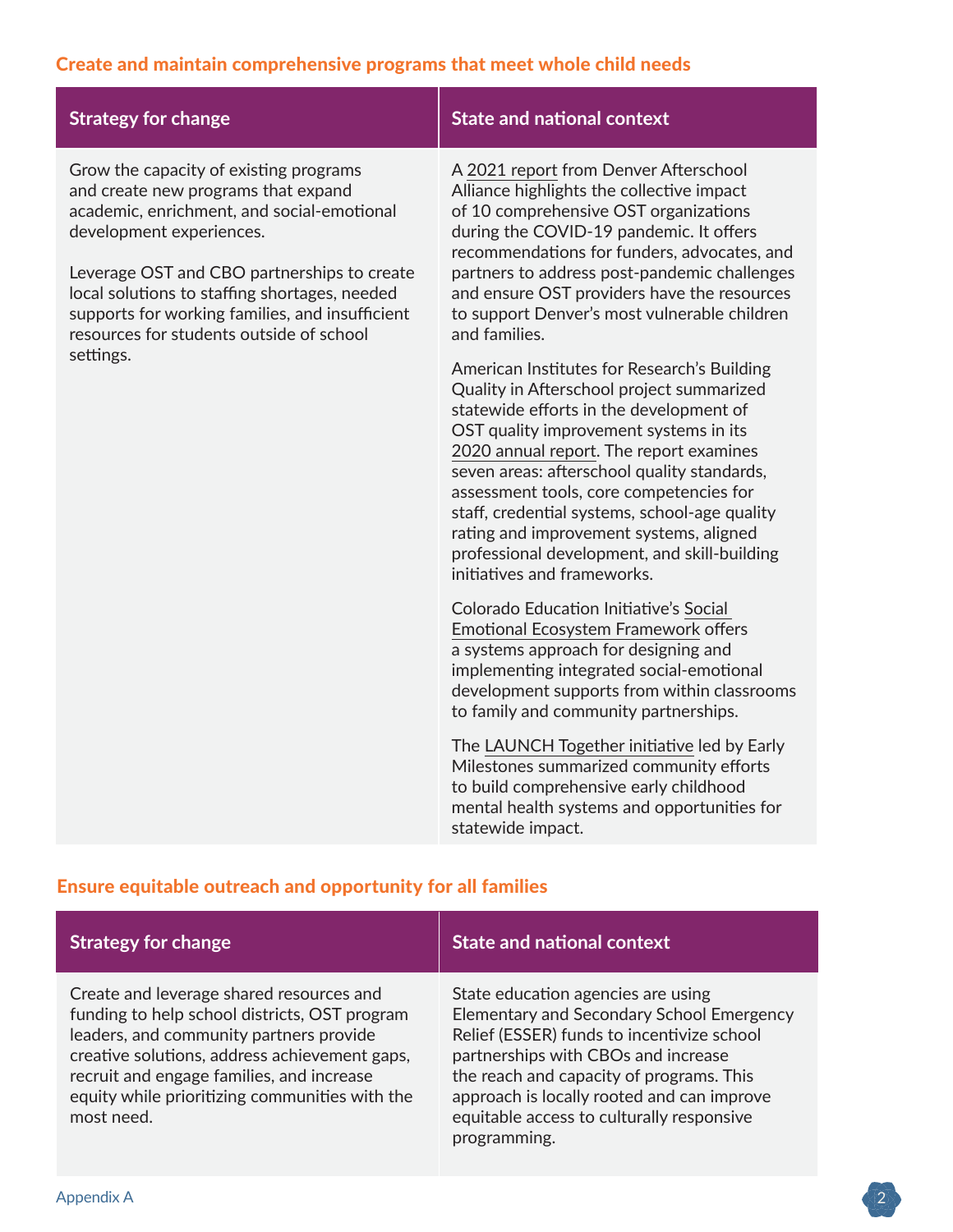Use existing and trusted communications channels to streamline resources and services to make access and use easier for families.

Some organizations in Colorado are reaching more families by promoting access to additional funding, providing comprehensive resources, utilizing mobile tools (e.g., [Bright](https://brightbytext.org/)  [By Text](https://brightbytext.org/)), and involving families in system-level decision-making. The [Colorado Statewide](https://coparentcoalition.org/)  [Parent Coalition](https://coparentcoalition.org/) and [Valley Settlement](https://valleysettlement.org/) are supporting schools to develop more intense parent engagement plans, recruiting parents from diverse backgrounds to parent leadership teams, and providing bilingual resources for their primarily Spanish-speaking communities.

[Parent Possible](https://www.parentpossible.org/) is focusing on parent education and empowerment through outreach programs that meet caregivers where they are and using technology solutions to promote positive adult-child relationships.

| <b>Strategy for change</b>                                                                                                         | <b>State and national context</b>                                                                                                                                                                                                                                                                                                                                                                                       |
|------------------------------------------------------------------------------------------------------------------------------------|-------------------------------------------------------------------------------------------------------------------------------------------------------------------------------------------------------------------------------------------------------------------------------------------------------------------------------------------------------------------------------------------------------------------------|
| Use stimulus funding to pilot, learn from,<br>and build sustainable financial models that<br>encourage cross-system collaboration. | The U.S. Department of Education has<br>underscored the importance of supporting<br>community-based afterschool and summer<br>providers in their guidance to state and<br>local education agencies. In its Handbook<br>to Reopening Schools, allowable funding<br>activities include providing students with<br>evidence-based summer learning and<br>enrichment programs, including through<br>partnerships with CBOs. |
|                                                                                                                                    | The Afterschool Alliance is actively tracking<br>how American Rescue Plan Act (ARPA) federal<br>funding is being used at the state level to<br>support summer enrichment, comprehensive<br>afterschool, and learning recovery programs.                                                                                                                                                                                 |
|                                                                                                                                    | Earlier this year, Colorado lawmakers<br>authorized \$24.8 million for the Community<br>Innovation and Resilience for Care and<br>Learning Equity (CIRCLE) Grant program,<br>which will be open to child care providers,<br>community groups, education entities,<br>Early Childhood Councils, and government<br>agencies.                                                                                              |

#### Develop funding streams that promote collaboration and sustainability